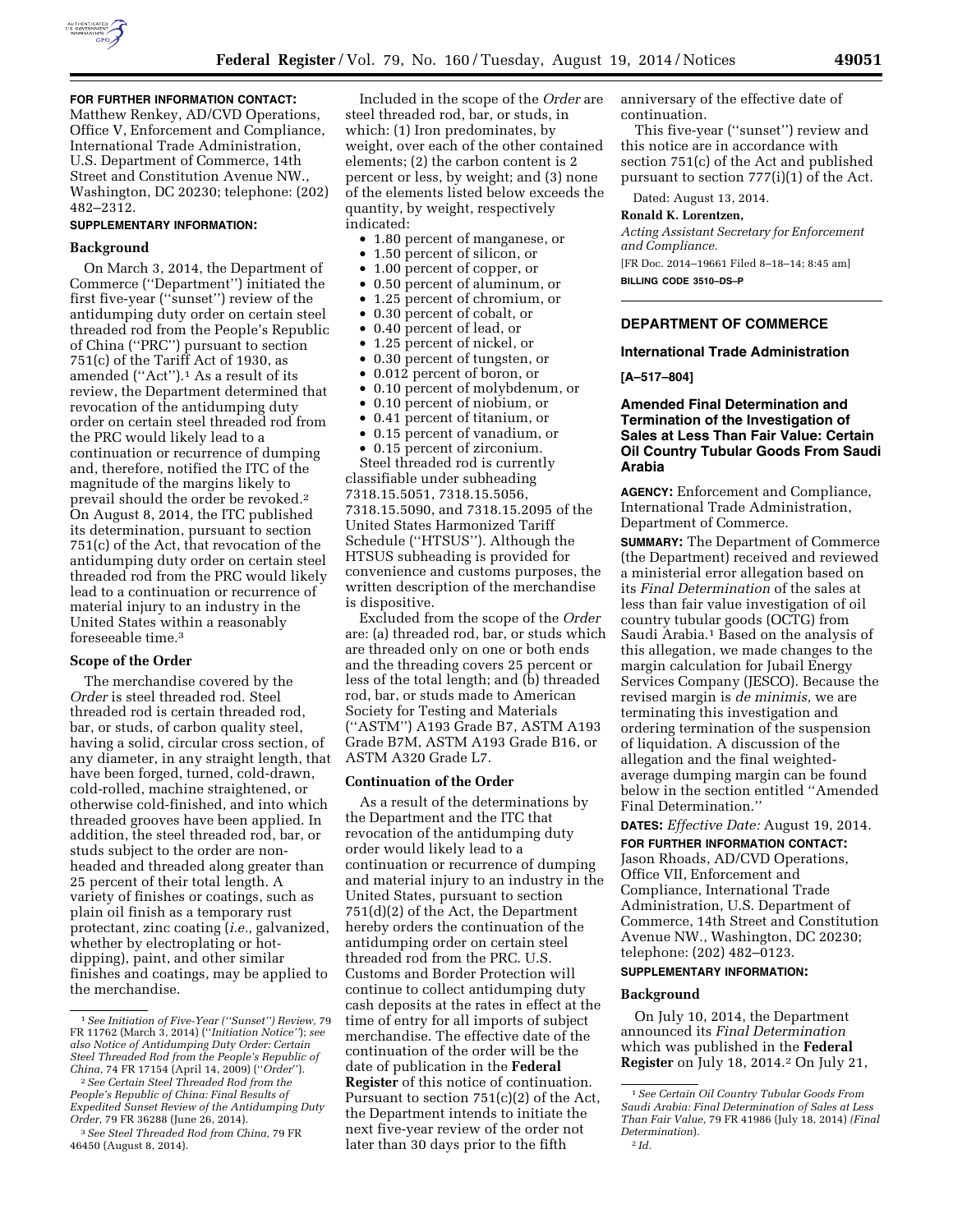2014, JESCO submitted a ministerial error allegation pursuant to 19 CFR 351.224(c). On July 28, 2014, Petitioners submitted rebuttal comments.<sup>3</sup> Based on the analysis of this allegation, we made changes to the margin calculation for JESCO.

#### **Period of Investigation**

The period of investigation is July 1, 2012, through June 30, 2013.

#### **Scope of the Investigation**

The merchandise covered by this investigation is certain oil country tubular goods (OCTG), which are hollow steel products of circular cross-section, including oil well casing and tubing, of iron (other than cast iron) or steel (both carbon and alloy), whether seamless or welded, regardless of end finish (*e.g.,*  whether or not plain end, threaded, or threaded and coupled) whether or not conforming to American Petroleum Institute (API) or non-API specifications, whether finished (including limited service OCTG products) or unfinished (including

green tubes and limited service OCTG products), whether or not thread protectors are attached. The scope of the investigation also covers OCTG coupling stock. For a complete description of the scope of the investigation, *see* Appendix I to this notice.

#### **Amended Final Determination Margins**

After analyzing the allegation and the submissions of the parties, we determine in accordance with section 735(e) of the Tariff Act of 1930, as amended, (the Act) and 19 CFR 351.224(e) that we made ministerial errors in the margin calculation for JESCO. For a detailed discussion of the ministerial error allegations and the Department's analysis, *see*  Memorandum to Ronald K. Lorentzen, entitled ''Ministerial Error Memorandum in the Less than Fair Value Investigation of Certain Oil Country Tubular Goods from Saudi Arabia,'' dated concurrently with this notice. A list of the topics included in the Ministerial Error Memorandum is

included as Attachment II to this notice. The Ministerial Error Memorandum is a public document and is on file electronically via Enforcement and Compliance's Antidumping and Countervailing Duty Centralized Electronic Service System (IA ACCESS). IA ACCESS is available to registered users at *<http://iaaccess.trade.gov>* and it is available to all parties in the Central Records Unit, room 7046 of the main Department of Commerce building. In addition, a complete version of the Ministerial Error Memorandum can be accessed directly at *[http://](http://enforcement.trade.gov/frn/) [enforcement.trade.gov/frn/.](http://enforcement.trade.gov/frn/)* The signed and electronic versions of the Ministerial Error Memorandum are identical in content.

We are amending the final determination of the antidumping duty investigation of OCTG from Saudi Arabia to reflect the correction of the above-cited ministerial error. As a result of correcting the ministerial error in the *Final Determination,* the revised final weighted-average dumping margins are as follows:

| Exporter or producer | Weighted-average<br>dumping margin |
|----------------------|------------------------------------|
| All Others.          | de minimis.<br>N/A.                |

Section  $735(c)(5)(A)$  of the Act provides that the estimated ''all others'' rate shall be an amount equal to the weighted average of the weightedaverage dumping margins calculated for the producers or exporters individually examined, excluding rates that are zero, *de minimis* or determined entirely under section 776 of the Act. Because we calculated a weighted-average dumping margin for the only mandatory respondent (JESCO) that was *de minimis,* we assigned no rate to all other producers and exporters.

# **Termination of Suspension of Liquidation**

In accordance with sections 735(a)(4) and  $735(c)(2)(A)$  and  $(B)$  of the Act, we will instruct U.S. Customs and Border Protection (CBP) to terminate the suspension of liquidation on all entries of OCTG from Saudi Arabia and to refund any cash deposits previously required under section 733(d)(1)(B) of the Act.

### **ITC Notification**

In accordance with section 735(d) of the Act, we notified the ITC of our amended negative final determination.

#### **Publication**

This amended final determination is published in accordance with sections 735(d) and (e) of the Act.

Dated: August 11, 2014.

**Ronald K. Lorentzen,** 

*Acting Assistant Secretary for Enforcement and Compliance.* 

# **Appendix I**

#### **Scope of the Investigation**

The merchandise covered by the investigation is certain oil country tubular goods (OCTG), which are hollow steel products of circular cross-section, including oil well casing and tubing, of iron (other than cast iron) or steel (both carbon and alloy), whether seamless or welded, regardless of end finish (*e.g.,* whether or not plain end, threaded, or threaded and coupled) whether or not conforming to American Petroleum Institute (API) or non-API specifications, whether finished (including limited service OCTG products) or unfinished (including

green tubes and limited service OCTG products), whether or not thread protectors are attached. The scope of the investigation also covers OCTG coupling stock.

Excluded from the scope of the investigation are: casing or tubing containing 10.5 percent or more by weight of chromium; drill pipe; unattached couplings; and unattached thread protectors.

The merchandise subject to the investigation is currently classified in the Harmonized Tariff Schedule of the United States (HTSUS) under item numbers: 7304.29.10.10, 7304.29.10.20, 7304.29.10.30, 7304.29.10.40, 7304.29.10.50, 7304.29.10.60, 7304.29.10.80, 7304.29.20.10, 7304.29.20.20, 7304.29.20.30, 7304.29.20.40, 7304.29.20.50, 7304.29.20.60, 7304.29.20.80, 7304.29.31.10, 7304.29.31.20, 7304.29.31.30, 7304.29.31.40, 7304.29.31.50, 7304.29.31.60, 7304.29.31.80, 7304.29.41.10, 7304.29.41.20, 7304.29.41.30, 7304.29.41.40, 7304.29.41.50, 7304.29.41.60, 7304.29.41.80, 7304.29.50.15, 7304.29.50.30, 7304.29.50.45, 7304.29.50.60, 7304.29.50.75, 7304.29.61.15, 7304.29.61.30, 7304.29.61.45, 7304.29.61.60, 7304.29.61.75, 7305.20.20.00, 7305.20.40.00, 7305.20.60.00, 7305.20.80.00, 7306.29.10.30, 7306.29.10.90, 7306.29.20.00, 7306.29.31.00, 7306.29.41.00, 7306.29.60.10, 7306.29.60.50, 7306.29.81.10, and 7306.29.81.50.

<sup>3</sup>Boomerang Tube, Energex Tube, a division of JMC Steel Group, Northwest Pipe Company, Tejas

Tubular Products, TMK IPSCO, and Welded Tube USA Inc. (collectively, the petitioners).